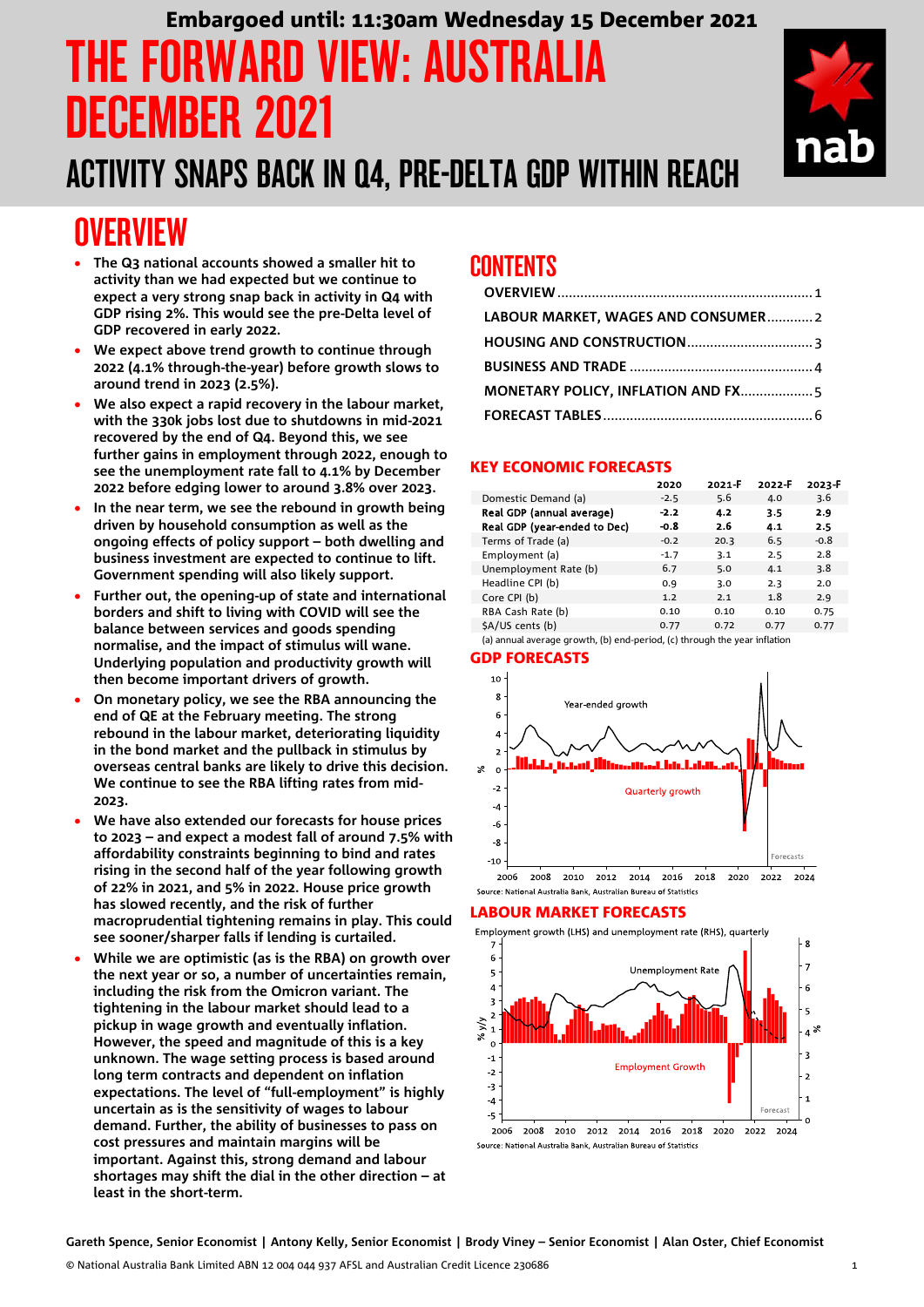# <span id="page-1-0"></span>LABOUR MARKET, WAGES AND CONSUMER

#### The tail end of lockdown effects saw employment fall in October, pushing the unemployment rate briefly back above 5% - but a strong rebound is assured over the remainder of the year.

An early data collection period meant the October labour force report missed most of the month's reopening milestones, resulting in employment edging down 46,000. That, combined with a slight rise in participation, was enough to see unemployment jump up to 5.2%.

Those data are now well and truly out of date with all signs pointing to a rapid labour market recovery. NAB's Business Survey has the employment index up 11pts from September, while job ads have risen for three months straight and payrolls jobs are up 3.4% since the start of October. Employment fell 330,000 over the most recent lockdown cycle and it is possible that all those jobs and more will be regained by the end of December.

In quarter-average terms, much of the volatility will disappear, leaving employment little changed from the September quarter result. With participation also rebounding, the unemployment rate should peak at around 5% for the quarter before falling rapidly as recovery momentum builds to reach around 4.1% by the end of 2022 and 3.8% the following year.

#### Consumption fell sharply in the September quarter but the impact of lockdowns was less severe than expected, paving the way for a strong rebound in December.

Overall household consumption was down 4.8% - the second largest fall on record, but well short of the fall in June 2020 – detracting 2.5ppts from GDP growth and driving the overall fall in GDP seen in the quarter.

As expected, the fall in services consumption was greatest at 5.8%, with very large falls in spending on lockdownaffected sectors such as transport services, hotels, cafes and restaurants, and recreation. Goods consumption was down 3.3%, weighed primarily by spending on clothing and footwear as retail was also impacted by COVID-19 related-measures.

More recent data confirms that a strong rebound is underway. Monthly nominal retail sales rose 4.9% in October, led by large gains in clothing, department stores, and cafes & restaurants as pent-up demand was released, and there should be more improvement with reopening progressing through November. NAB's internal data for November confirmed spending was powering ahead, with NSW and Victoria strongest.

With that in mind, our forecast is for household consumption to rebound 2.6% in the December quarter – again contributing significantly to overall GDP growth for the quarter – and for sustained, steady growth through 2022 before normalizing in 2023. That should see consumption back around its pre-COVID level by the middle of next year.

#### NAB SURVEY AND SEEK JOB ADS INDICATING A STRONG REBOUND IN EMPLOYMENT



#### UNEMPLOYMENT PEAKING AT 5% IN QUARTER-AVERAGE TERMS



#### HOUSEHOLD CONSUMPTION POISED TO QUICKLY REGAIN PRE-COVID LEVELS



Source: NAB, ABS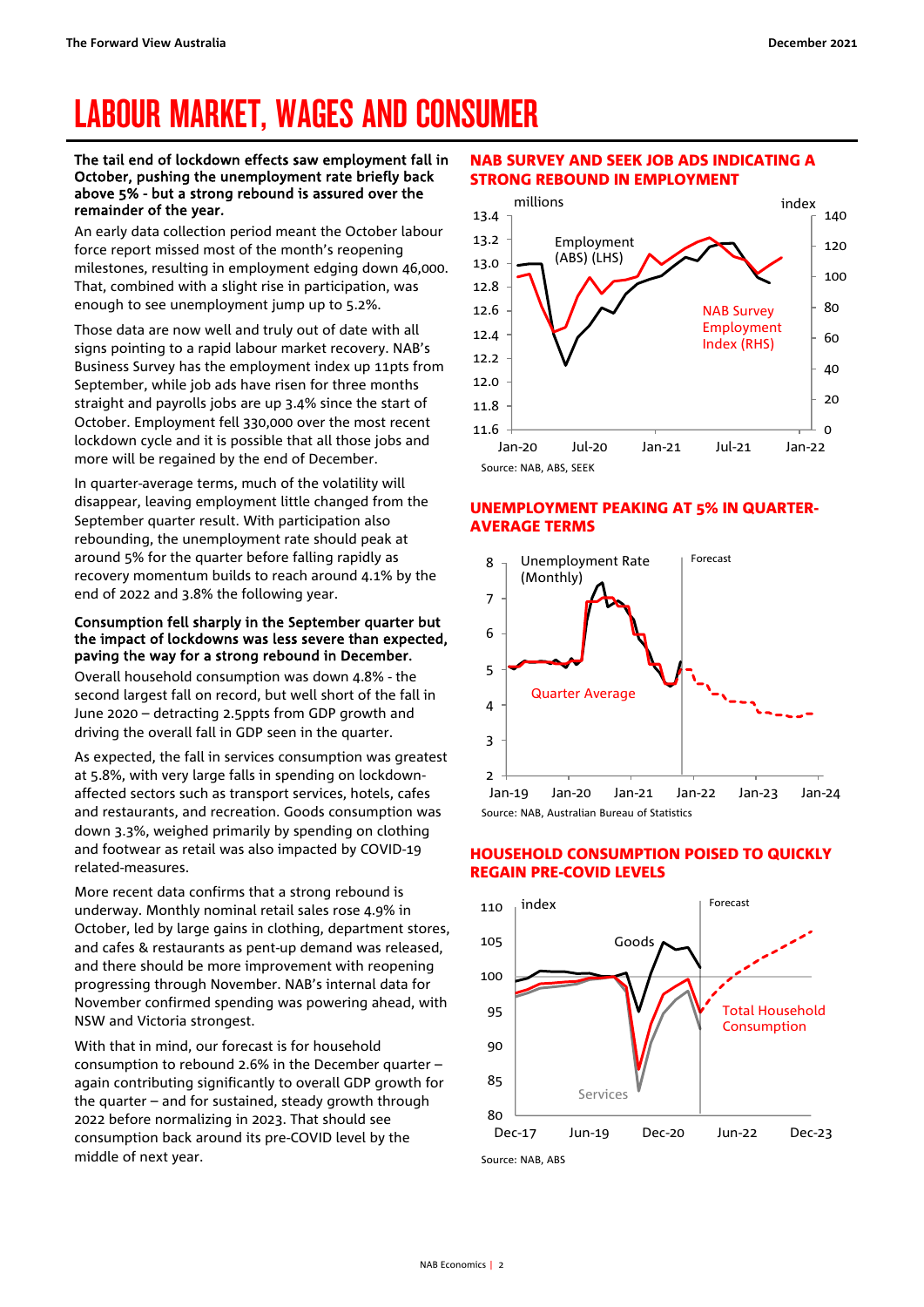## <span id="page-2-0"></span>HOUSING AND CONSTRUCTION

House price growth is slowing and this will continue into 2022 with falls likely in 2023. Despite approvals falling, the large pipeline of work should sustain dwelling investment into 2022 before it declines later in that year.

Capital city dwelling price growth continues to ease. Prices grew 1.1% m/m in November, down from 1.4% m/m in October. This includes sub 1% m/m growth in Sydney and Melbourne, though considerable variation across markets has started to emerge over recent months, with growth in Brisbane and Adelaide accelerating.

Over the year to November prices are up by 21% y/y. We expect to see a marked slowdown in house price growth over 2022. The impetus from the various factors that led to the run-up in prices are fading. The fall in mortgage rates can explain a shift up in the level of prices but not growth as eventually affordability constraints start to bite (and deposit requirements rise). Rates on fixed-term mortgages have already lifted, and APRA has tightened lending standards (by raising the mortgage serviceability buffer) albeit only modestly. On-going solid levels of new building construction at a time when population growth has stalled is also not supportive of strong price growth, although as borders re-open population growth should recover.

Over 2022, we expect capital city dwelling prices to grow by around 5%, but with growth stronger in the first half of the year than the second half. This will set up a weak 2023 and if, as we expect, the RBA lifts the cash rate in H2 2023, we would expect to see a fall in house prices of around 7.5% over that year.

Dwelling investment only edged up in Q3 rising by 0.1% q/q but was still 11.4% higher than a year ago. Alterations & additions continue to be the strongest segment and more than offset a fall in new building investment in the quarter. Lockdowns were a headwind with a 5% q/q fall in NSW and by 20% in the ACT, but dwelling investment rose in Victoria - its two-week construction lockdown started late in Q3 and carried into Q4.

Building approvals again fell in October, down 12.9% m/m although this reflected a large fall in volatile non-house (including apartments approvals). While house approvals rose 4.5% m/m it is too early to call and end to the downwards trend seen since the end of HomeBuilder. Indeed, new owner-occupier loan commitments for building construction fell again (by 6.9% m/m) in October, suggesting further building approval declines are likely.

The decline in building approvals points to a decline in dwelling investment down the track, but we expect it will take longer than normal before the national accounts record a decline in dwelling investment. This reflects catch-up due to lost construction during lockdowns as well as capacity constraints (both materials and labour) which mean it will take longer than normal to work through the large pipeline of work that has been built up, but we expect to see investment tail off from the second half of 2022 and into 2023.

#### HOUSE PRICE GROWTH SLOWING OVERALL BUT DIVERGING TRENDS ACROSS CITIES EVIDENT



2013 2014 2015 2016 2017 2018 2019 2020 2021 Source: CoreLogic, National Australia Bank, Macrobond

#### NEW HOME LOANS DOWN IN Q3 – SIGNALS END TO BOOST TO GDP FROM OTC





#### APPROVALS STILL TRENDING DOWN – BUT A LARGE PIPELINE OF WORK SHOULD SUSTAIN INVESMENT

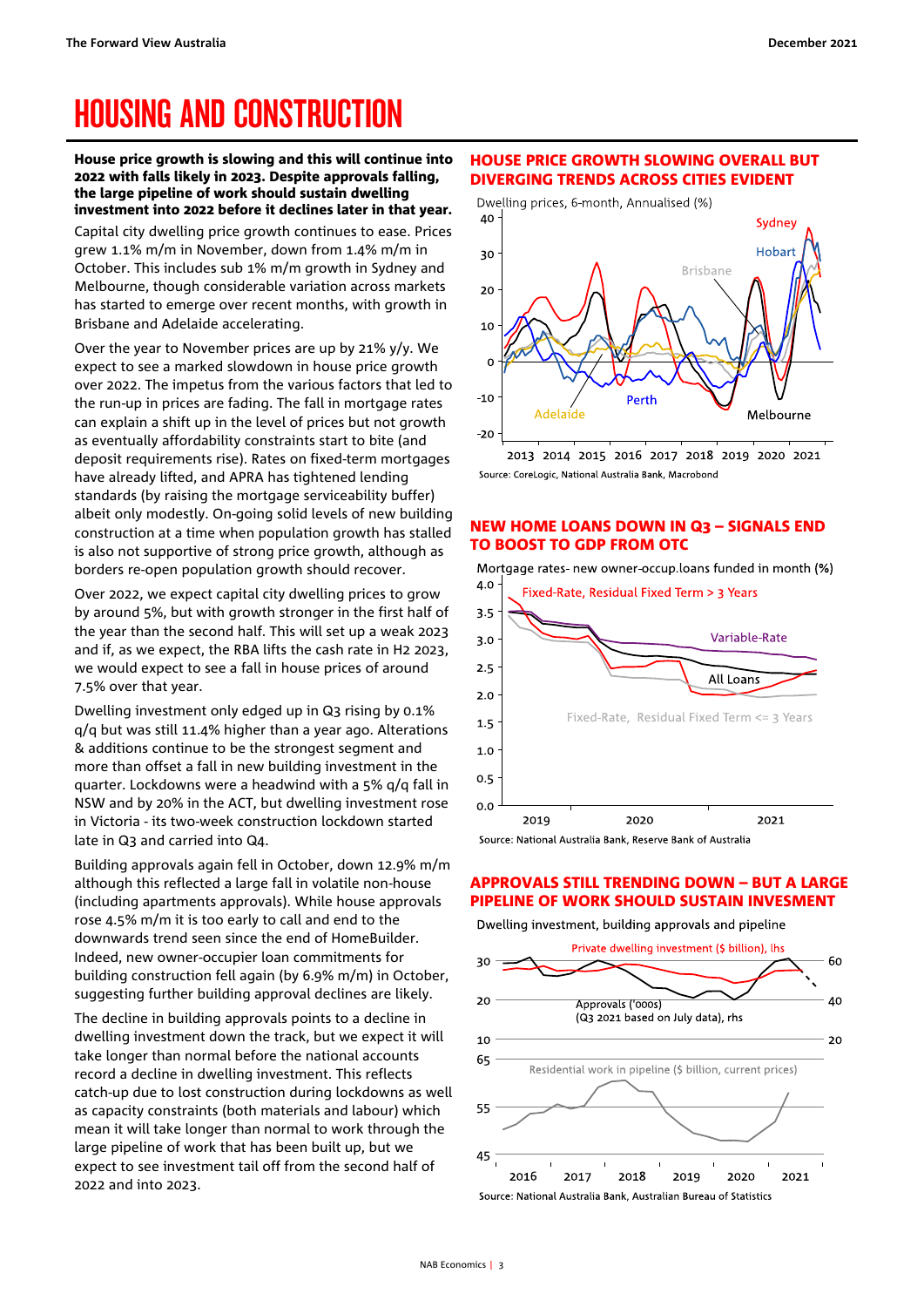## <span id="page-3-0"></span>BUSINESS AND TRADE

#### Business investment declined in the September quarter but the outlook for business activity is improving, which should see investment strengthen into 2022.

After a strong first half of the year, underlying business investment fell 1.1% in the September quarter. Machinery & equipment investment was well down, and new engineering construction also fell, although non-dwelling construction rose in the quarter. Lockdowns weighed on construction in NSW and the ACT, but investment rose in Vic and Qld, boosted investments in renewables.

Since then, the NAB Business Survey suggests capacity utilisation has risen considerably from the lockdown induced dip (78.2%) in September to a well above average 83.2% in November. Forward orders are also at a high level, pointing to ongoing strength in activity, and the survey measure of capital expenditure has also risen as the economy has opened up.

In line with an improving outlook, the ABS capex survey for the September quarter (released at the end of November) showed long-term expectations for capex improving despite the short-term decline. Our expectation remains for business investment to strengthen through 2022 as the effect of policy support continues to flow through and momentum builds in the economy more broadly.

#### Both exports and imports contributed positively to GDP growth in the September quarter – a reversal from the June quarter – but the trade surplus should gradually narrow as trade and border arrangements normalise.

Export volumes rose 1.2% in the quarter, supported by a lift in commodities exports which offset declines in manufacturing and services exports, with inbound travel falling again after a slight rise in the prior quarter.

Import volumes fell 4.0%, with both goods and services imports down. There was a large fall in consumption goods imports, with supply chain issues a factor, and global auto production constraints also weighing on automotive imports. Overall, net exports contributed 1ppt to GDP growth.

In nominal terms, the most recent data from October showed the trade surplus narrowing slightly. Falls in 2both iron ore volumes and prices weighed on goods exports while goods imports also edged down further and services trade was little changed as travel restrictions remained in place.

Looking ahead, the return of international students was postponed in early December but will go ahead. The normalisation of travel should also see inbound and outbound tourism eventually resume, normalising services trade across 2022. The pace of global recovery will also determine demand for goods exports, while the timing of the resolution of supply chain issues will matter for goods imports. We expect to see the trade surplus gradually narrow, detracting slightly from GDP across 2022 and 2023.

#### CONFIDENCE AND CONDITIONS STABILISING POST-**LOCKDOWN**



Source: National Australia Bank, National Australia Bank

#### INVESTMENT REMAINS LOW AS A SHARE OF GDP



#### TRADE SURPLUS CONTRIBUTES TO GDP IN **SEPTEMBER**



Source: National Australia Bank, Australian Bureau of Statistics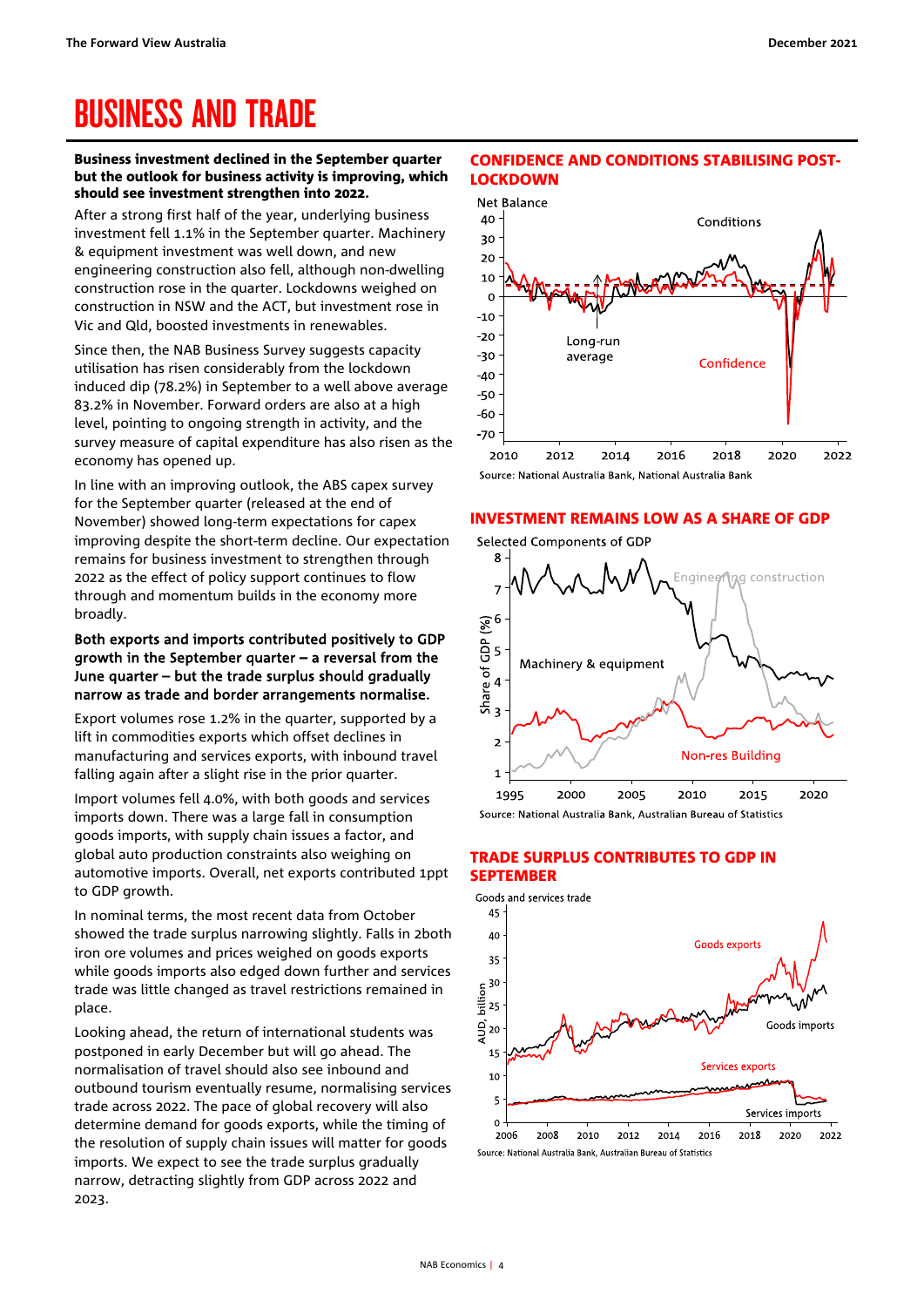## <span id="page-4-0"></span>MONETARY POLICY, INFLATION AND FX

As expected, the RBA left the cash rate on hold in December. The Bank continues to be optimistic about the rebound in Q4 and through 2022, but remains cautious in its outlook for wages growth and inflation.

The post meeting statement acknowledged the risk around the news of the Omicron variant (but the Bank remained optimistic this would not derail the recovery) and the role policy support is playing in supporting growth. It also highlighted that leading indicators of the labour market point to a strong recovery in employment which should see a further strengthening in wage growth as the labour market tightens, but notes the weak starting point with Q3 WPI pointing to pre-pandemic levels of wage growth – a rate considered too slow.

Overall, while the RBA remains positive on growth it expects only a gradual pick-up in inflation, driven by a slow rise in wage increases.

In addition, the framework for deciding on QE was reiterated as: 1) what other central banks are doing; 2) the functioning of the bond market; and 3) progress towards the Bank's goals on full employment and inflation.

#### We expect the QE program to be wound up in February which would see the current and final tranche of bond purchases total around \$85bn, taking total purchases to around \$350bn since November 2020.

The drivers of this decision will likely be a faster taper by the Fed and the fact that the RBA has likely expanded its balance sheet significantly more than expected by not tapering in November (against the backdrop of a smallerthan-expected hit to activity and faster rebound), and the fact we think the unemployment rate will have returned to the mid 4's by the time of the February meeting.

On the cash rate, we continue to see the first hike occurring in mid-2023. By then we see unemployment around 4% and wage growth having begun to flow through enough for the RBA to be confident that inflation has returned "sustainably" to the target band while many of the COVID induced transitory factors are likely to have waned.

#### The AUD/USD has depreciated slightly over the past month on renewed fears around the virus, with the emergence of the omicron variant.

We have revised down our forecasts slightly in the nearterm – around US1c lower through 2022. Overall, we see the AUD/USD around 77c by end 2022, before appreciating to a peak of US78c by Q4 2023, and then paring back slightly over 2024.

Importantly, the exchange rate in both USD and tradeweighted terms remains below the level at the time of the QE announcement adding support to the decision to end the program as we expect in February.

#### CASH RATE ON HOLD UNTIL MID-2023



#### RBA BALANCE SHEET TO PEAK IN FEBRUARY



2004 2006 2008 2010 2012 2014 2016 2018 2020 2022 Source: National Australia Bank, Reserve Bank of Australia

#### THE AUD TO APPRECIATE FROM HERE



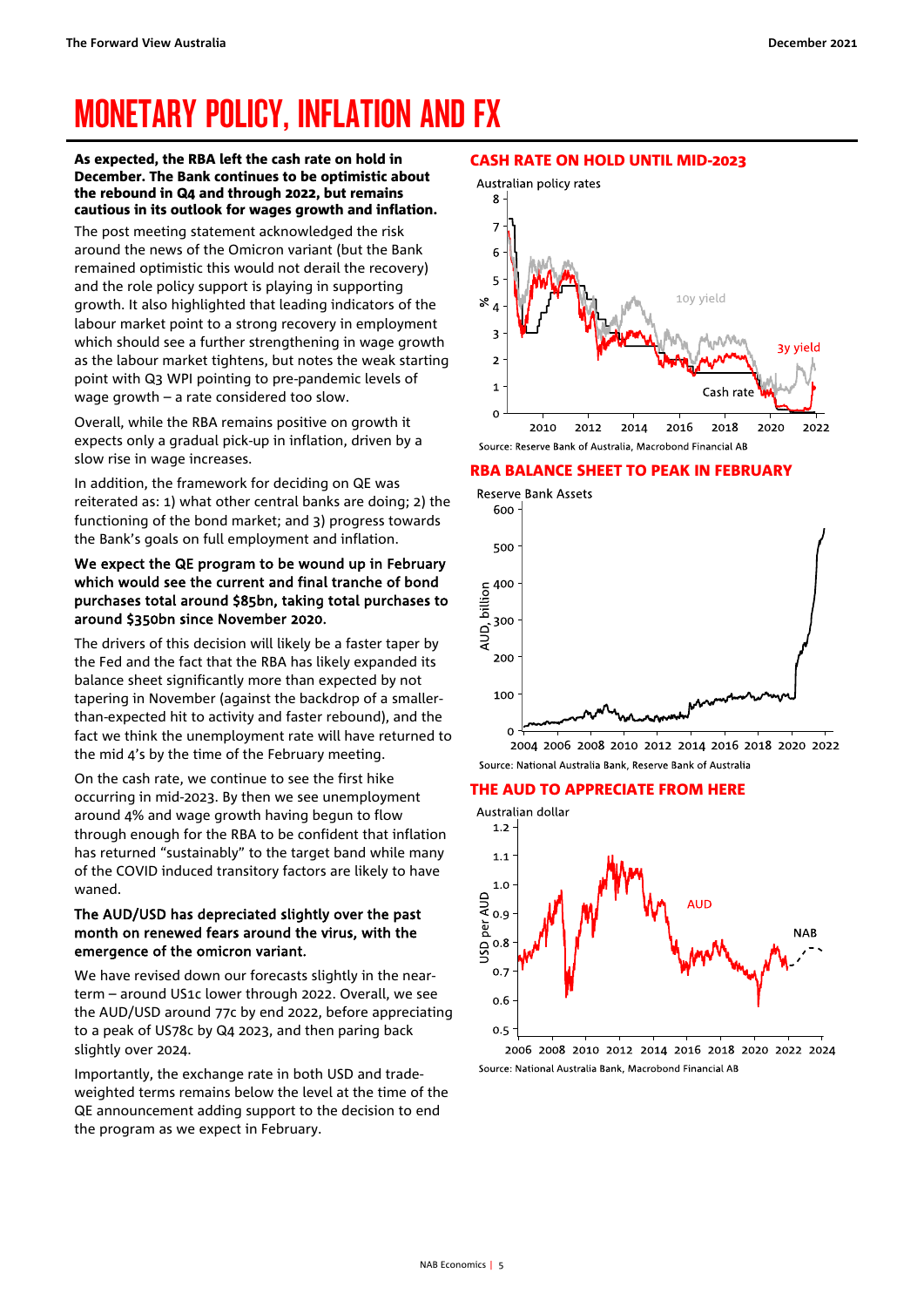### <span id="page-5-0"></span>FORECAST TABLES

|                                       | <b>Fiscal Year</b> |           |           |           | Calendar Year |         |        |        |        |
|---------------------------------------|--------------------|-----------|-----------|-----------|---------------|---------|--------|--------|--------|
|                                       | 2019-20            | 2020-21 F | 2021-22 F | 2022-23 F | 2019          | 2020    | 2021-F | 2022-F | 2023-F |
| Private Consumption                   | $-3.1$             | 1.0       | 0.7       | 5.3       | 0.9           | $-5.8$  | 3.9    | 3.4    | 4.0    |
| Dwelling Investment                   | $-8.1$             | 3.2       | 6.5       | $-2.1$    | $-7.1$        | $-5.6$  | 10.2   | 1.7    | $-4.8$ |
| <b>Underlying Business Investment</b> | $-2.7$             | $-2.4$    | 5.0       | 9.2       | $-2.3$        | $-5.5$  | 5.1    | 5.5    | 8.5    |
| Underlying Public Final Demand        | 6.0                | 6.0       | 6.6       | 2.8       | 5.9           | 6.0     | 6.3    | 4.6    | 2.5    |
| <b>Domestic Demand</b>                | $-0.9$             | 2.5       | 3.5       | 4.6       | $1.2$         | $-2.5$  | 5.6    | 4.0    | 3.6    |
| Stocks (b)                            | $-0.3$             | 0.8       | $-0.5$    | 0.1       | $-0.3$        | 0.0     | 0.4    | $-0.2$ | 0.0    |
| <b>GNE</b>                            | $-1.3$             | 3.3       | 3.0       | 4.7       | 0.8           | $-2.5$  | 6.0    | 3.8    | 3.6    |
| <b>Exports</b>                        | $-1.7$             | $-8.3$    | 0.1       | 1.9       | 3.4           | $-9.8$  | $-1.6$ | 0.8    | 1.9    |
| Imports                               | $-7.7$             | $-2.9$    | 2.0       | 5.2       | $-1.4$        | $-13.1$ | 5.8    | 2.6    | 5.3    |
| <b>GDP</b>                            | 0.0                | 1.5       | 2.7       | 4.0       | 2.0           | $-2.2$  | 4.2    | 3.5    | 2.9    |
| <b>Nominal GDP</b>                    | 1.8                | 4.4       | 8.8       | 6.1       | 5.3           | $-1.4$  | 10.4   | 7.3    | 4.5    |
| Current Account Balance (\$b)         | $-37$              | $-70$     | $-99$     | $-98$     | 12            | 52      | 89     | 103    | 94     |
| (%) of GDP                            | $-1.9$             | $-3.4$    | $-4.4$    | $-4.1$    | 0.6           | 2.6     | 4.1    | 4.4    | 3.8    |
| Employment                            | 0.2                | 1.1       | 1.9       | 3.4       | 2.3           | $-1.7$  | 3.1    | 2.5    | 2.8    |
| Terms of Trade                        | 1.0                | 10.2      | 15.0      | 1.2       | 5.4           | $-0.2$  | 20.3   | 6.5    | $-0.8$ |
| Average Earnings (Nat. Accts.         | 3.4                | 2.6       | 2.5       | 2.9       | 3.0           | 3.6     | 1.6    | 3.1    | 3.0    |
| Basis)                                |                    |           |           |           |               |         |        |        |        |
| <b>End of Period</b>                  |                    |           |           |           |               |         |        |        |        |
| <b>Total CPI</b>                      | $-0.3$             | 3.8       | 2.6       | 2.2       | 1.8           | 0.9     | 3.0    | 2.3    | 2.7    |
| Core CPI                              | 1.2                | 1.6       | 2.5       | 2.4       | 1.4           | 1.2     | 2.1    | 2.4    | 2.9    |
| <b>Unemployment Rate</b>              | 8.2                | 4.9       | 4.3       | 3.7       | 5.1           | 6.7     | 5.0    | 4.1    | 3.8    |
| <b>RBA Cash Rate</b>                  | 0.25               | 0.10      | 0.10      | 0.10      | 0.75          | 0.10    | 0.10   | 0.10   | 0.75   |
| 10 Year Govt. Bonds                   | 0.88               | 1.51      | 2.25      | 2.50      | 1.37          | 0.98    | 1.80   | 2.50   | 2.50   |
| \$A/US cents:                         | 0.69               | 0.75      | 0.73      | 0.78      | 0.70          | 0.77    | 0.72   | 0.77   | 0.77   |
| \$A - Trade Weighted Index            | 60.0               | 62.7      | 60.6      | 63.2      | 60.3          | 63.4    | 59.8   | 63.0   | 61.9   |

(a) Percentage changes represent average annual growth, except for cash and unemployment rates. The latter are end June. Percentage changes for CPI represent through the year inflation.

(b) Contribution to GDP growth